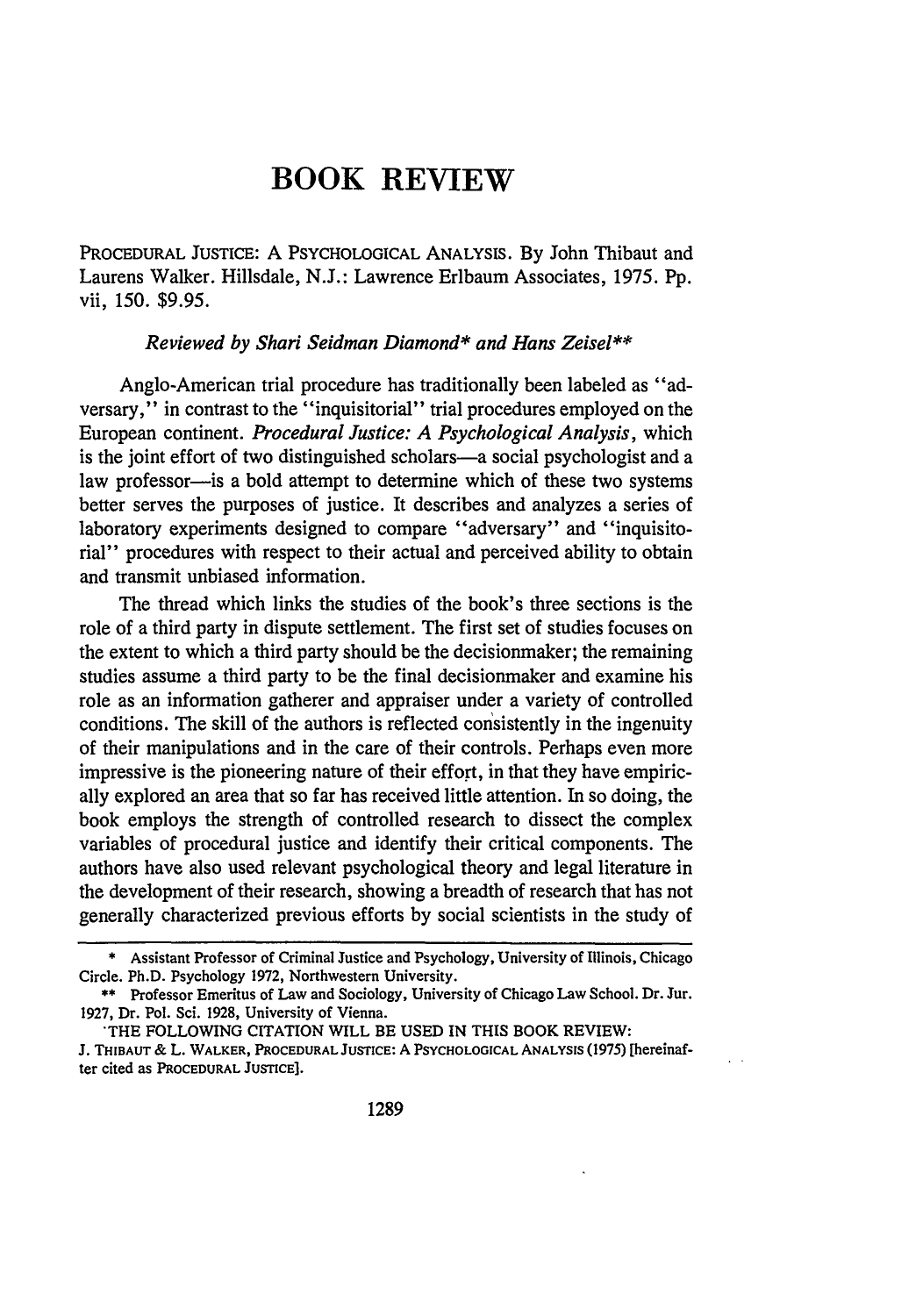legal structures.<sup>1</sup> With a final touch of sophistication, the authors, recognizing that cultural norms may determine preferences in conflict resolution, have conducted replications of their experiments in France, Germany and England.

While the book seeks to inform a dual audience, the effort is not always successful. The social scientist misses tables and graphs, and occasionally a better understanding of the law, while the legal scholar may need a more complete description of experimental procedures. The authors note this problem and point out that the studies were published in more complete form elsewhere;<sup>2</sup> nevertheless, the omissions occasionally are troublesome. This problem is one that is probably common to most of the emerging law and social science literature, but in light of the mutual educative function such writing can serve, redundancy is to be preferred.

The book's first study (chapter two) examines the preferences of litigants for various degrees of third party participation in conflict resolution in the following situations: with and without time pressure for a decision, in the presence or absence of a standard resolution scheme and when the participants were in individual competition or were interdependent. Greater third party control was preferred when there was time pressure, when a standard existed and when participants were in competition rather than interdependent.<sup>3</sup> Results of this first study are presented verbally rather than in numerical form, however, which makes it difficult for the reader to order the statistical results. In view of this problem, the authors decided wisely to alter this form of presentation in chapter three; indeed, all the other studies contain tables or graphs. The preference for greater third party control where the participants have clearly opposing interests was again indicated by a study in chapter three, where a hypothetical contract dispute was used.<sup>4</sup> In addition, mediation (low third party control) was shown here to be less successful in producing settlements where clearly opposing interests are involved than when disputants had more compatible outcome preferences.<sup>5</sup>

The experimental results of these first two studies suggest that litigants will prefer a third party decisionmaker when party interests are competitive. These outcomes are used to set the stage for the ensuing focus on third party decisionmaking in the conflict-permeated territory of litigation. The intended implication is that third party control is justified by the preferences and

*5. Id.* 21.

**<sup>1.</sup>** The research reported in PROCEDURAL JUSTICE was supported mainly **by** a grant from the Law and Social Sciences Program of the National Science Foundation. The program encourages interdisciplinary work through its funding of scientific research on law and legal institutions.

<sup>2.</sup> **PROCEDURAL JUSTICE** 6 n. **i.**

**<sup>3.</sup>** *Id. 15.*

*<sup>4.</sup> Id.* 20.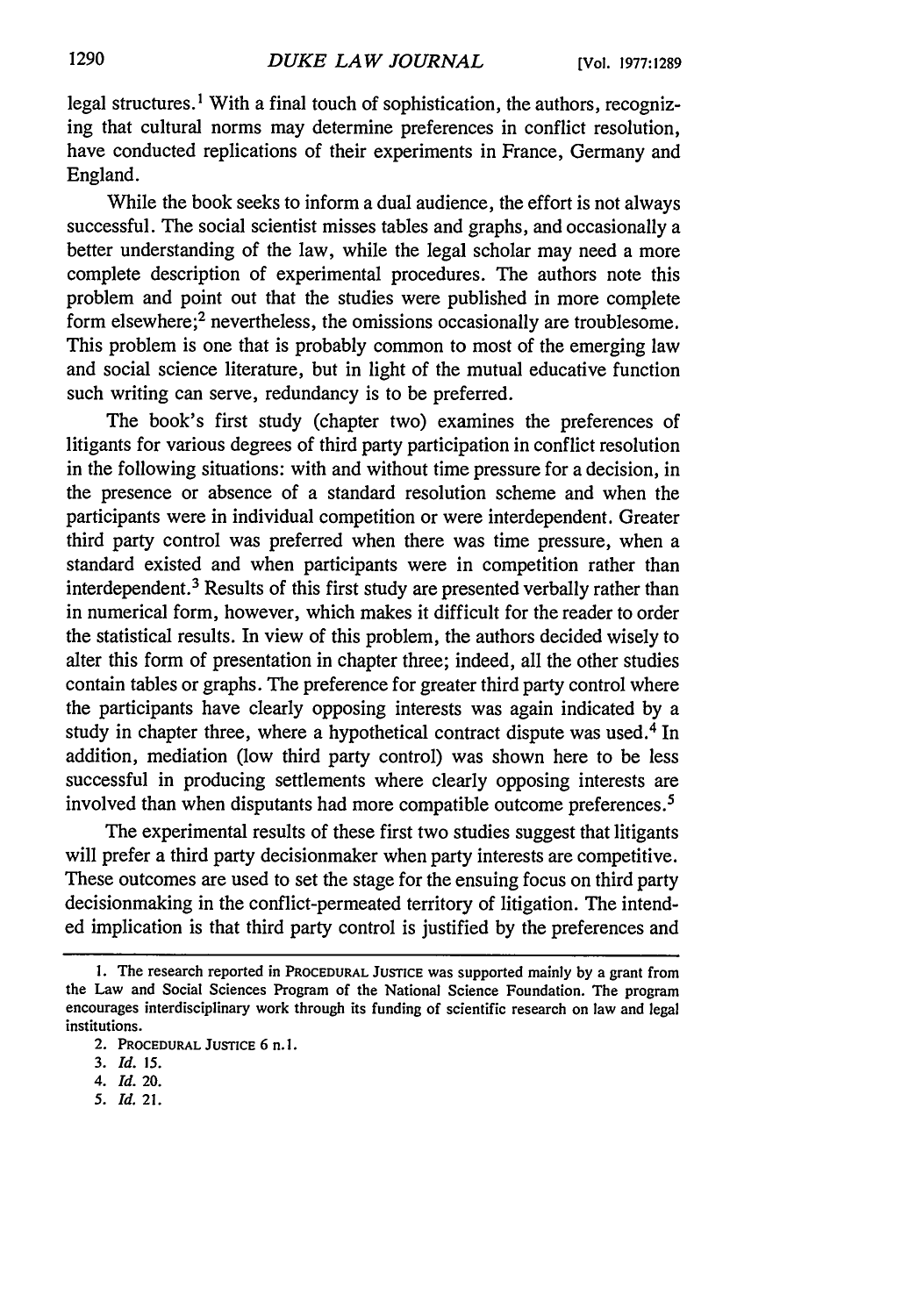needs of the litigants. The legal reader may be mystified by this orientation, however, in view of the fact that the overwhelming majority of legal cases involving competitive interests are settled before trial, many without even informal mediation by a judge. The explanation for this apparent paradox is that the rules of the experiment prohibited compromise, the means by which litigant settlement is generally achieved. The authors acknowledge that this prohibition may have reduced the correspondence between their experimental arrangements and the typical bargaining situation, but are apparently satisfied that the deviation is not serious. One ought to be more skeptical. Without allowing bargaining and compromise, the first section (chapters two and three) contributes little to an understanding of the procedures available for resolving conflicts that lead to litigation—the primary focus of the book.

The experiments discussed in the following four chapters simulated the trial framework of the legal system in order to examine the various roles that can be played by the decisionmaker and the presenters of information. Chapters five and six show this type of research at its best. In chapter five, subjects were assigned to a court- or client-centered role by being told either that their financial reward was dependent on their helping the judge to arrive at "as fair and accurate a decision as possible"<sup>6</sup> (a court-centered role) or on obtaining a favorable outcome for their client (a client-centered role). These rewards were simulated through a point system. The participants were also told which role their opposing counsel had assumed. Finally, as they "bought" facts in the case with "points" they had been given (which decreased their compensation), subjects were allowed to discover that twenty-five, fifty or seventy-five percent of the facts favored their side. The authors found first, that client-centered attorneys purchased more facts than court-centered attorneys when only twenty-five percent of the facts favored their client, $<sup>7</sup>$  second, that bias in presentation was higher for client-centered</sup> than for court-centered attorneys, $8$  and third, that representation bias by client-centered attorneys was lower when they faced a client-centered attorney than when they faced a court-centered attorney.<sup>9</sup>

The authors assert that these experimental results indicate that the client-centered attorney faced with an early unfavorable picture makes a more thorough search for facts.<sup>10</sup> The typical civil attorney or overburdened public defender, however, unlike the experimental subject, has not one but many cases. Will the attorney increase the diligence, of his search for

**10.** *Id.* **34, 38-39.**

*<sup>6.</sup> Id.* 31.

*<sup>7.</sup> Id.*

<sup>8.</sup> *Id.* 33-34.

**<sup>9.</sup>** *Id.* 34.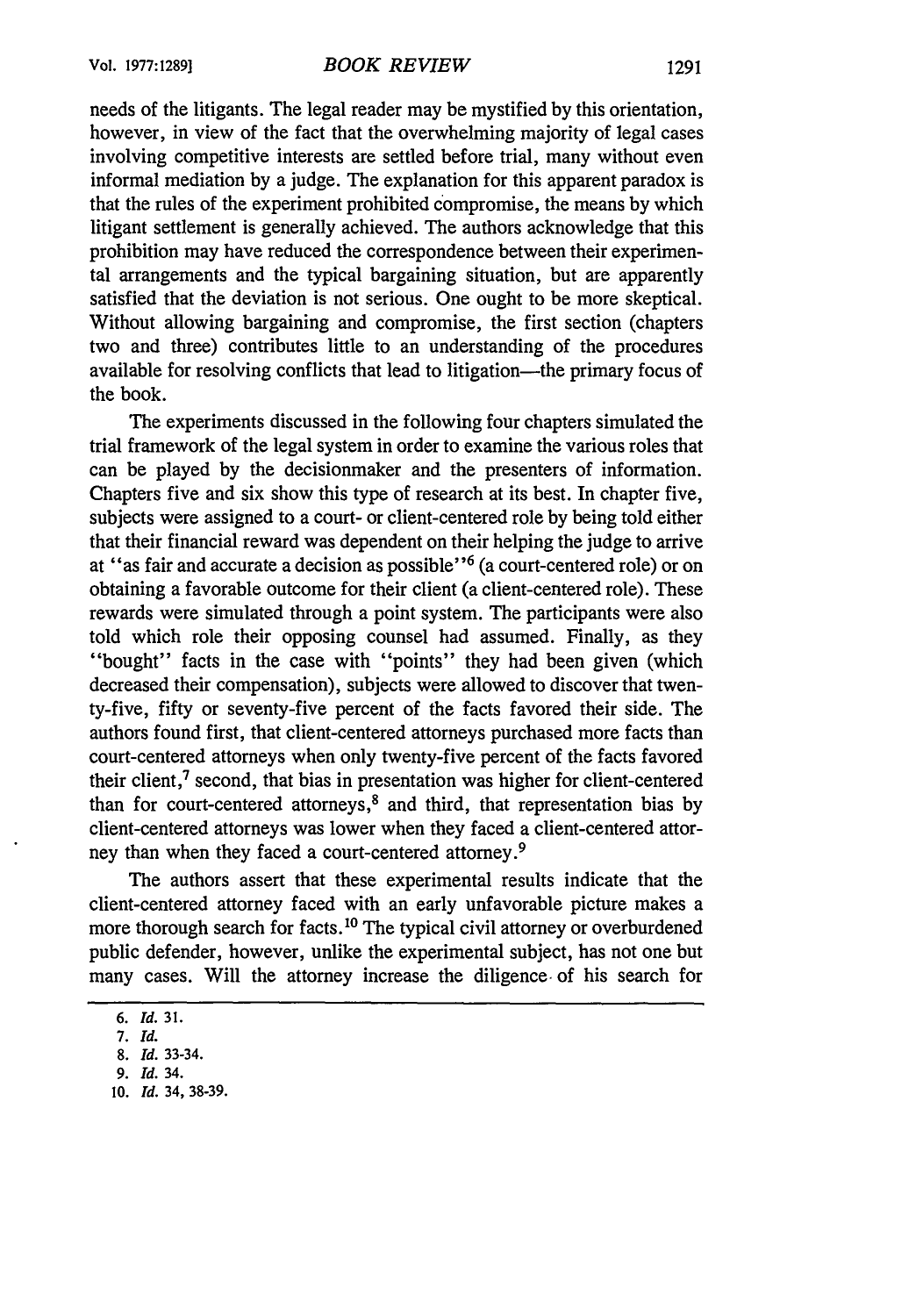favorable facts in an unpromising case? Or will he turn his attention to other cases he has a better chance of winning and try in the difficult case for a good plea bargain or settlement? The subject in this laboratory study was faced with a single case on which to succeed or fail. He may react differently to the likely prospect of failure if confronted with a multitude of cases with varying probabilities of success. One can easily imagine a study in which an attorney-subject is assigned a series of cases and his reactions to an early unfavorable distribution of facts are assessed against this background. It is therefore the design and not the laboratory method that impeaches the finding.

A second result of the research is the finding that evidence presented by the client-centered attorney is less biased when he is confronted with another client-centered attorney, rather than by a court-centered attorney. The authors suggest that higher motivation by the client-centered attorney causes him to misinterpret his facts, seeing them in a more favorable light than is warranted.<sup>11</sup> It could also be, however, that the client-centered attorney assumes that an opposing client-centered attorney will be more likely to bring out those facts-and that the facts will not cause as unfavorable a reaction or be given as much weight if they are admitted at the outset. Criminal defense attorneys often behave this way in front of juries, frequently quizzing their client on his criminal record under direct examination before opposing counsel has the opportunity to cause its disclosure.

In chapter six the authors devised a clever means to investigate the impact of pre-trial bias on decisionmaking in the adversary versus inquisitorial modes. Pre-trial bias was introduced in half of their subjects by reading to them a series of cases which indicated that in the majority of instances the action under discussion was unlawful. The decisionmakers were then presented with fifty brief factual statements concerning the case they were to decide, twenty-five indicating that the action was lawful and the other twenty-five indicating that the action was unlawful. The order of presentation (lawful-unlawful or unlawful-lawful) was also varied, and half the subjects received all facts from a single presenter (inquisitorial) while the other half received the lawful facts from a defense presenter and the unlawful facts from a prosecution presenter (adversary). In addition to finding that the bias condition generally produced more guilty verdicts<sup>12</sup> and that whoever presented his case last had the greater impact ("recency effect"),<sup>13</sup> the authors discovered that the bias condition had a greater effect when subjects heard the evidence in an inquisitorial mode than in an

**<sup>11.</sup>** *Id.* 34.

<sup>12.</sup> *Id. 46.*

**<sup>13.</sup>** *Id. 45, 51.*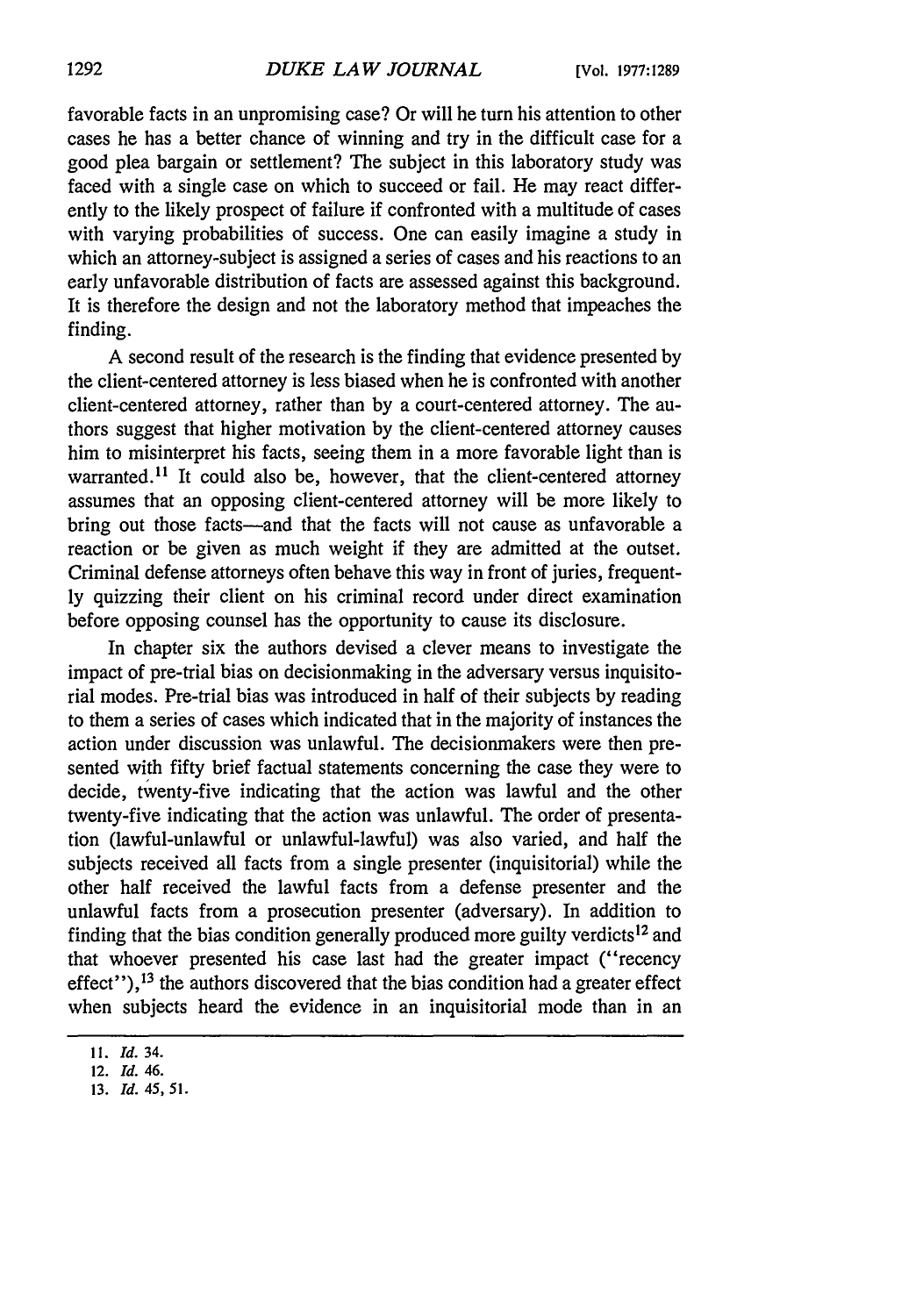adversary mode.<sup>14</sup> This interesting finding suggests that the decisionmaker's expectation of bias on the part of adversaries may lead him to discount the presented information. In an inquisitorial system, attributing balance to the information-presenter may leave the decisionmaker less critical and more ready to accept the parties' assertions.

The authors seem to consider this the most important study in the book, since it offers, in their view, empirical support for the claims made for the adversary system by legal scholars like Professor Lon Fuller.15 Moreover, the findings are consistent with the psychological theories of reactance<sup>16</sup> and attribution.17 Chapter seven, which examines the effects of changes in the sequence of evidence presentation (weak to strong or strong to weak) and gross order (defense or prosecution first), provides further support for some of the conclusions found in chapter six. <sup>18</sup>

The book's final section assesses the perceptions of participants in the legal process, since the impression of justice is almost as important as justice itself. The study discussed in chapter eight concerns a hypothetical case in which the participants were accused of illegal business espionage. They were either led to believe they were guilty or innocent, or not advised as to their culpability at all. They were then tried under an adversary or inquisitorial system and a guilty or not guilty verdict was reached. Participants and observers were later asked questions about their satisfaction with the proceedings and their perceptions of the procedure's fairness. Both participants and observers indicated that they favored the adversary mode of trial. 19

A second study in this chapter found that the college student subjects, regardless of whether they were from the United States, England, France or Germany, all preferred the adversary mode of evidence presentation when given the choice of an inquisitorial, single investigator, double investigator or adversary system. 20 Such a preference by residents of countries not using an adversary system is impressive.

Chapter nine attempts to identify the qualities of the adversary system responsible for its appeal in earlier studies. Three elements are identified: first, two attorneys are involved instead of one; second, the attorney is

<sup>14.</sup> *Id. 49.*

*<sup>15.</sup> Id.;* Fuller, *The Adversary System,* **in TALKS** ON **AMERICAN** LAW 30 (H. Berman ed. 1961).

<sup>16.</sup> *See generally* J. BREHM, A **THEORY** OF PSYCHOLOGICAL REACTANCE (1966).

<sup>17.</sup> *See generally* Jones & Davis, *From Acts to Dispositions: The Attribution Process in Person Perception,* in 2 **ADVANCES IN** EXPERIMENTAL **SOCIAL** PSYCHOLOGY 219 (L. Berkowitz ed. 1965).

**<sup>18.</sup> PROCEDURAL JUSTICE 61.**

**<sup>19.</sup>** *Id.* 73-74.

<sup>20.</sup> *Id.* 78-80.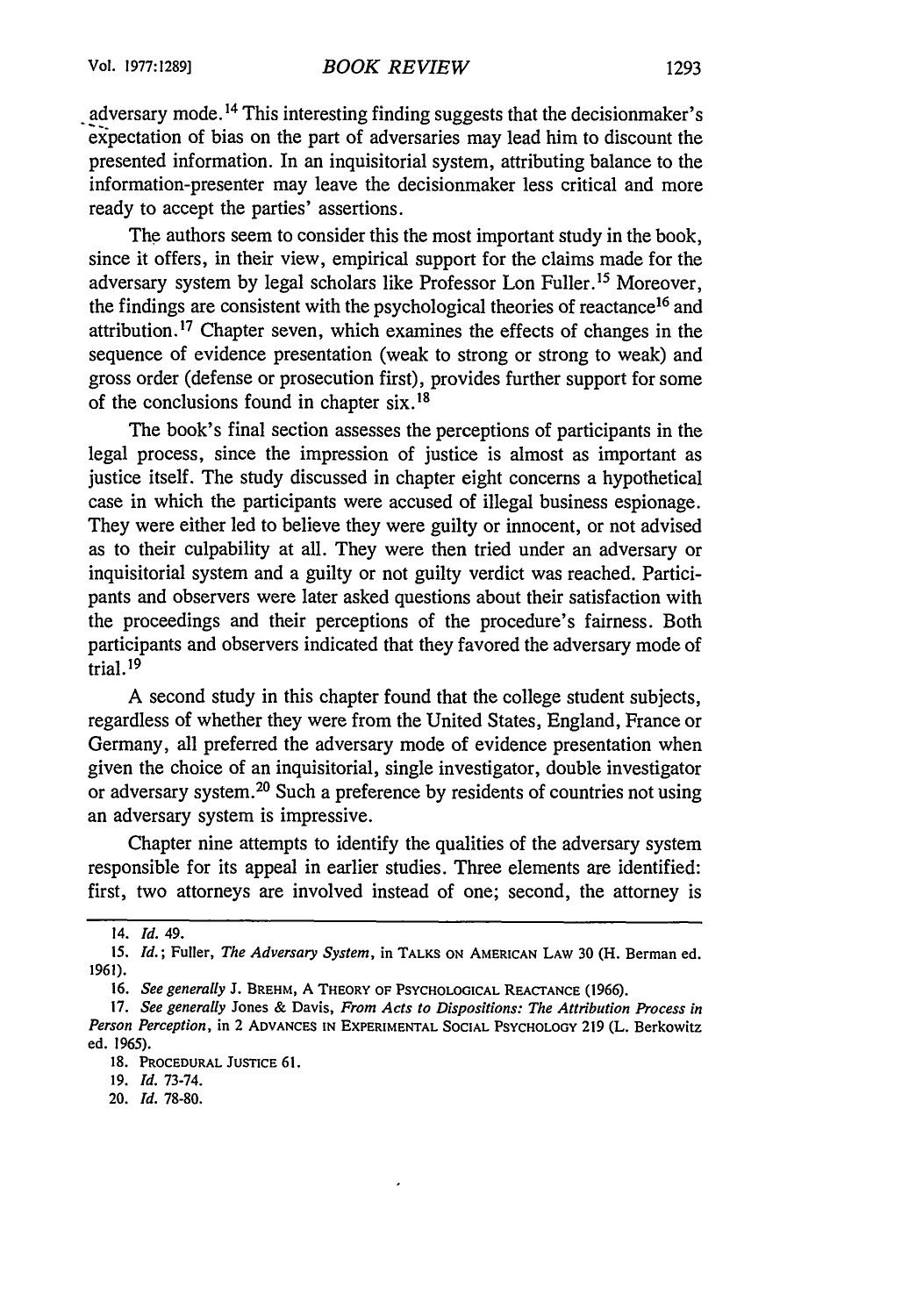aligned with the client rather than the adjudicator; and third, the attorney is chosen by the client rather than by the adjudicator.<sup>21</sup> For participants, addition of any of the above elements caused an equal increase in satisfaction. 22 For observers, the only increase was caused by the presence of two attorneys; alignment and selection had no further impact on them.<sup>23</sup>

The study discussed in chapter ten focuses on the role of the judge in an adversary mode by having him assume either a very active or a very passive posture. While the authors expected that participants would report less control over the procedure when confronting an active judge, it was instead discovered that such a condition had no impact on perceptions of justice.<sup>24</sup>

A suggestion by philosopher John Rawls<sup>25</sup> forms the basis for an evaluation of the preferences for various procedural systems, a study which is discussed in chapter eleven. Rawls defined principles of justice as those standards that are preferred by disinterested participants who do not know their own advantages and disadvantages, who' are shielded by a "veil of ignorance" from having their sense of fairness colored by their own opportunity for gain. 26 The authors indicate in this study that the adversary mode is preferred by subjects assigned to either side, as well as by those who do not yet know to which side they will be assigned.<sup>27</sup>

The last chapter, chapter twelve, reviews the authors' overall findings and emphasizes their belief that at the heart of questions about procedural justice is the concern for distribution of control between the decisionmaker and the disputants.28 They conclude with a few illustrations of how their findings might be applied: for example, their findings would support the use of adversarial proceedings in disputed federal disability benefit programs and in hearings on teacher dismissals and student suspensions.<sup>29</sup> The results of their studies are also offered as justification for criticism of procedural rules extending judicial control over litigants. 30 It is in an evaluation of these suggestions for practical application, however, as is often the case with simulated laboratory studies, that the major criticism of the book emerges most clearly. The comparison of laboratory experiments involving college students to the functioning of the real legal world is often strained, and hence can lead to distortions.

**28.** *Id.* **119.**

**30.** *Id.* **123-24.**

<sup>21.</sup> *Id.* **82.**

<sup>22.</sup> *Id.* 94.

**<sup>23.</sup>** *Id. 95.*

<sup>24.</sup> *Id.* **100-01.**

**<sup>25.</sup> J.** RAWLS, **A** THEORY **OF JUSTICE (1971).**

**<sup>26.</sup>** *Id.* **136.**

**<sup>27.</sup>** PROCEDURAL **JUSTICE 113-15.**

**<sup>29.</sup>** *Id.* **122-23.**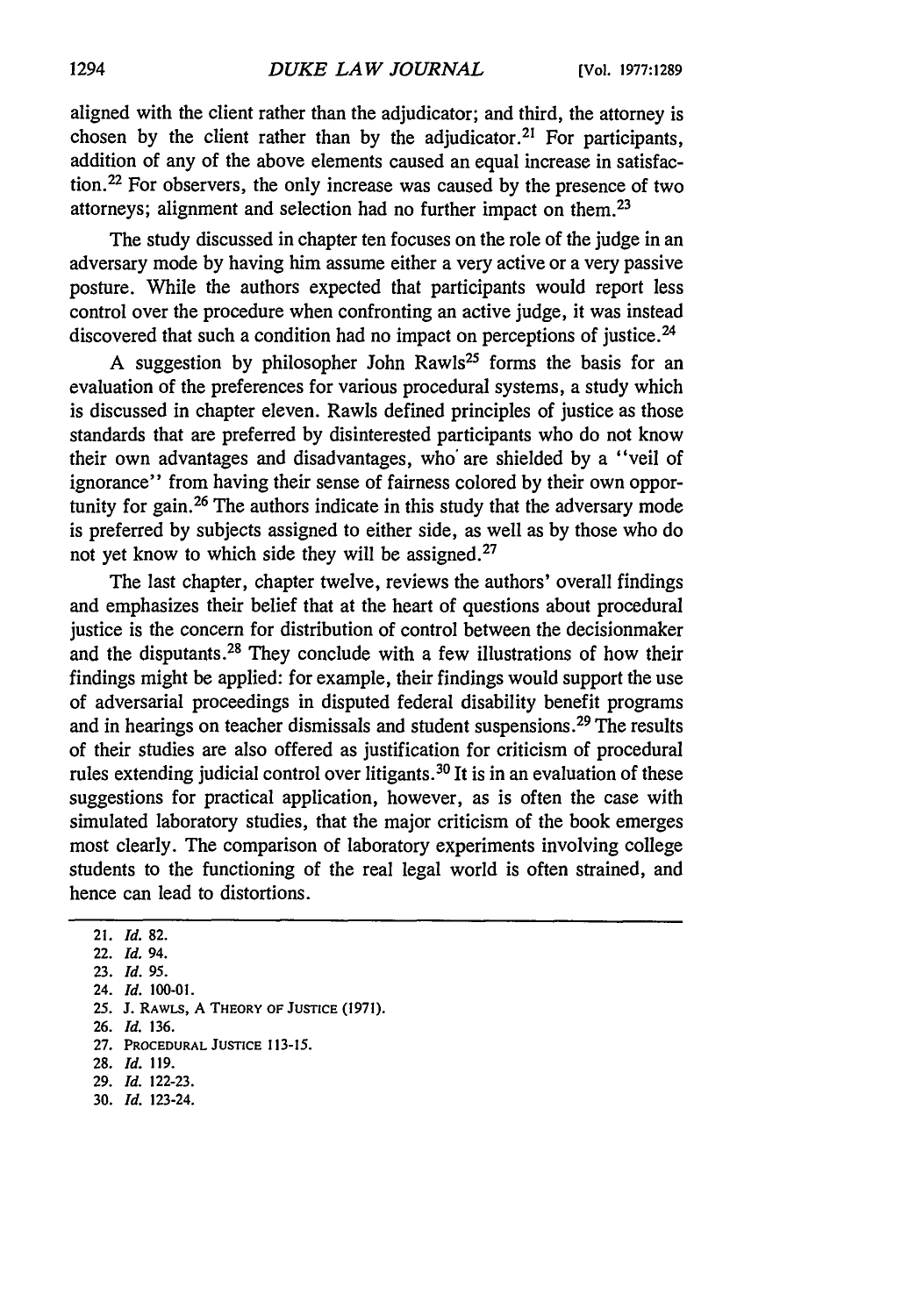The findings of the third section's experiments where the perceived justice of various legal procedures was tested, hinge on the ability of the student participants and observers to represent the more heterogeneous group of adult citizens. But do the two groups respond in the same fashion? Might not the college-educated group be less willing to give substantial decisionmaking power to a third party? The reader is therefore left wondering whether the findings presented here and in the rest of the book could be replicated with other subjects. To some extent this question can be raised in most controlled social science research, but where the intention is to draw conclusions about procedures that affect a broad constituency, the need for replication with more representative subjects should be stressed.

The authors believe that the confluence of their experimental findings indicates the superiority of the Anglo-American over the continental European system, and it is here that our major reservation lies. To achieve a differential outcome, the authors have contrasted versions of "adversary" and "inquisitorial" modes that differ more than the reality they were designed to stimulate.

The so-called inquisitorial system has of course nothing to do with the inquisition to which it has been linked linguistically. 31 As a matter of fact, the European system is basically adversary; in the criminal courts, prosecution and defense counsel oppose each other, and in the civil courts plaintiffs and defendants contest the issues with the help of their lawyers. In both the adversary and inquisitorial systems it is primarily the lawyers who suggest what evidence is to be presented and in both the judge has the ultimate power to admit or refuse the offered evidence. The difference in the mode of questioning, however, is greater: in the adversary system the lawyers do almost all the questioning, and under inquisitorial procedure the judge does most of it. Once the judge has finished, however, the lawyers always have the right to ask additional questions. In addition, even in the adversary system a strong judge, at crucial points, will occasionally inject himself into the questioning. Therefore, the inquisitorial mode in the experiment occasionally reaches extremes that are only parodies of the real world, such as

<sup>31.</sup> The derogatory "inquisitional" label probably derives from the universally accepted rule that the criminal trial begins with the examination of the defendant, who is just that, and not a witness. The charges or the indictment are read to the defendant by the judge, who first asks him whether he pleads guilty to these charges; then, depending on how he pleads, the judge continues the examination by probing into the alleged details of the critical events. As a rule, the defendant will answer these questions, but if he prefers to remain silent, he cannot be forced to talk and the court is entitled to draw its conclusions from such silence. The great or the small difference, then, is that an American court or jury is not entitled to such a conclusion but no way has yet been found to ban it effectively from their minds. **Cf.** H. **KALVEN** & H. ZEISEL, **THE AMERICAN JURY 179,** 215 (1966) (analysis of effect upon juries of defendant's prior criminal record and decision to testify).